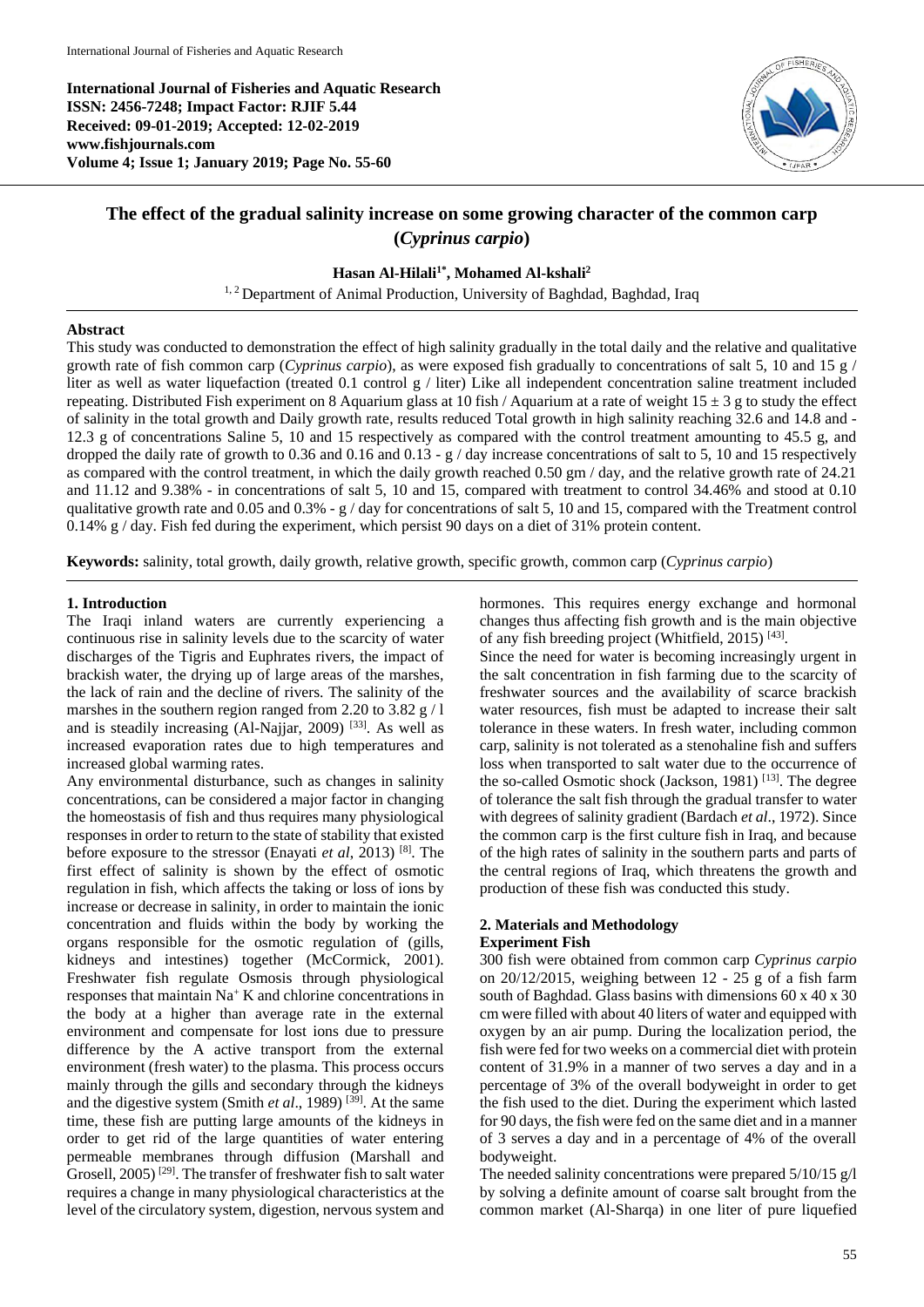water. The salinity of the pure water was taken into consideration and the salinity of the prepared saline concentrations has been made sure of by using the salinometer of the ExTech type (USA Made). After adapting the fish to the laboratory conditions and the saline concentration 0.1 g/L (liquefied water), they were gradually exposed to the above mentioned saline concentrations. The same fish were transferred to the top concentration every four days until the final concentration. Each saline concentration represented a particular treatment, and the fish were introduced to the new concentration at the end of the fourth day of exposure to the lower concentration. This period was not counted within the experimental period. The fish at 0.1 g/L were considered as control fish.

#### **Composite of food diet**

The food diet was commercially purchased from the local market (Baghdad) and analyzed in the Central Laboratory of the Faculty of Agriculture / University of Baghdad (Table 1). Because the commercial diet did not contain a protein ratio that covered the needs of common carp fingerlings (New, 1987) [34] , it was necessary to increase the protein content in the basic diet by re-grinding it and adding fish powder to increase the protein content (Table 2).

The commercial diet was weighed at a weight of 7.5 kg after it was grinded and sifted with a 1 mm slotted sieve. Fish powder was added to the mixture and the vitamins were added 1% or 10 g / kg. The mixture was then mixed with a Japanese Sanyo meat grinder and left to dry. In order to be stored and stored in the refrigerator until use (Lovell, 1998).

## **The effect of salinity on the growth rate**

The following measurements were taken (Jobling, 1993)<sup>[16]</sup>: 1. Weight gain

Weight gain  $(g)$  = Final weight  $(g)$  - Primary weight  $(g)$ 

2. Daily growth rate represents the amount of daily increase during the duration of the experiment  $(g / day)$ . Growth rate  $(g / day) =$  [Final weight (gm) - Primary weight (gm) / duration (day).

3. Relative growth rate (R.G.R)

The amount of the weight increase relative to the primary weight

Relative Growth Rate% = [Weight Increase  $(Gm)$  / Primary Weight (Gm)] X 100

# 4. Specific growth rate (S.G.R.)

The specific growth rate was calculated by taking the natural logarithm of the final and primary weight over a period of time

Experiment as in the following equation:

 $=$  (Natural logarithm of final weight - natural logarithm of primary weight) / duration of weight (day)  $\times$  100

#### **Statistical analysis**

Data were analyzed using a completely random design, and data shown represent means  $\pm$  standard error. Significant differences between means were calculated using least significant differences (LSD). The data were analyzed by SPSS software Version 21.0 for Windows 7) SPSS Inc., Chicago, IL, USA) [40] . Results were analyzed using a *t*-test for comparison between treatments. Statistical significance was set at *p* < 0.05.

#### **3. Results and discussion**

**Environmental factors of water in the growth experience:** Table 3 shows water temperature (ºC), dissolved oxygen (mg / L) and pH (pH) in different saline concentrations during the growth experiment

#### **The impact of salinity on in the common carp fish growth rate**

The figure 1,2,3,4 shows the primary and final biomass, the overall mean increase rate and the daily growth rate, as well as the normal and relative growth rate and Specific growth of common carp fish in the gradual transfer of brackish water to the saline concentrations, 5, 10 and 15  $g / L$  during the 90 day growth experiment The results of the statistical analysis showed that there was significant difference  $(P \le 0.05)$  in the final biomass between all the coefficients, as well as for the total increase in weight.  $(P<0.05)$  in both the total weight and the growth rate between the control sample and all saline concentrations, while the differences were not significant (P> 0.05) between salt concentrations 5 and 10 g / L.

Figure (1) shows the increase in weight during the experimental weeks in common carp in the control sample and each of the saline concentrations 5, 10 and 15  $g/L$ ,

Figure (2) shows the daily growth rate  $(g / day)$  in common carp fish during the growth experiment in both the control sample and the saline concentrations 5, 10 and 15  $g$  / L.

#### **Relative growth rate**

Figure (3) shows the relative growth rate of common carp fish during the trial weeks in both control sample and saline concentrations 5, 10 and 15  $\frac{g}{L}$ 

Figure 4 shows the specific growth rate of common carp fish during the trial weeks in both the control sample and the saline concentrations 5, 10 and 15 g / L.

The rate of growth represents each increase in the living mass of the organism and decreases with the increase of the mass of the animal in size and age. Growth can be defined as the natural increase in the size and number of cells of the body, a process by which the body seeks energy and represents a large proportion of the total amount of energy spent (Conceic¸a *et al*., 1998) [6] . When a change in environmental salinity occurs, fish enter the stage of morphological changes, biological reactions and the endocrine system during the period of adaptation to new saline concentrations. These changes require greater energy consumption and oxygen (Morgan and Iwama, 1991)<sup>[31]</sup>. For example, grass carp can grow up to 9 g / 1 (Maceina and Shireman, 1980)<sup>[28]</sup>, while tilapia can live up to 10-20 g  $/$  L. Fish growth is a salineinduced physiological function (Boeuf and Payan,  $2001$ )<sup>5</sup>; (Engström- Öst *et al.*, 2005) [9] . Therefore, low salinity in larval farms is better to ensure high survival and growth rates for water fish Fresh narrow tolerant saline (Luz and Portella,  $2002$ ) <sup>[26]</sup>. Both the metabolic rate and the energy of osmotic regulation reflect the salinity effect on growth (Mylonas *et*   $al$ , 2009)<sup>[32]</sup>. The exposure of fish to higher salinity levels leads to an increase in metabolic rate due to the increased energy requirement for ionic and ammonia regulation to maintain internal stability under (Sangiao-Alvarellos *et al.,*  $2003$ )  $^{[37]}$ , and that the increasing cost of energy required for osmotic and ionic regulation reduces the rate of growth (Boeuf and Payan, 2001)<sup>[5]</sup>. It is noted that the high salinity effect of the growth rate is indirectly due to the "increased energy cost of the osmotic and ionic regulation so little" of energy is available for growth (Laiz-Carrion *et al*., 2005) [21]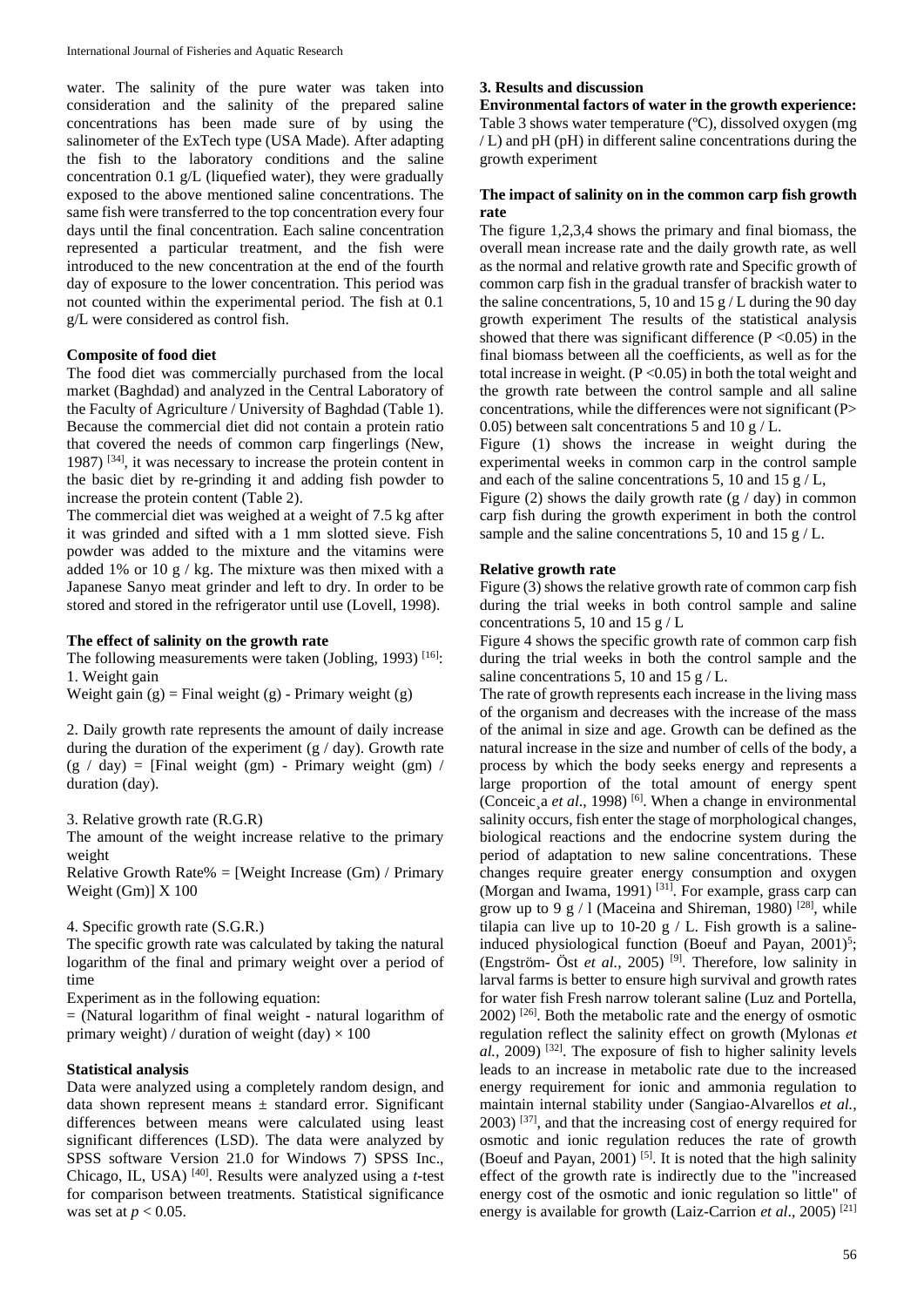The results of some studies support the idea of increased growth in low metabolic costs for osmotic regulation (Woo and Kelly, 1995)<sup>[44]</sup>. abo Hegab and Hanke (1982)<sup>[1]</sup> The exposure of common carp to diluted seawater (10 and 15 g / L) resulted in A decrease in the growth rate between DeBoeck *et al.* (2000) [7] and the transfer of common carp to salinity of 10 g / L had a negative impact on growth rates. The reason was to convert the energy allocated to growth towards internal balancing processes. The stress caused the use of low levels of protein and high levels of carbohydrates as a fuel, causing depletion of liver and muscle corticosteroids. Alkhshali  $(2012)$ <sup>[2]</sup> showed that the gradual increase in salinity to 4, 8 and 12 g / L of grass carp resulted in a decrease in growth compared with the control sample. This was attributed to increased demand for energy and Maceina and Shireman (1980)<sup>[28]</sup> indicated a decrease in weight Fish carp was 8.5% at salinity of 12 g / L and 11.3% at 14 g / L while the decrease in weight was 0.8% And 1.7% in low saline concentrations (3 and 6 g  $/$  L). The same researchers (1980) confirmed a decrease in the growth rates of carp fish exposed to salinity 3, 6 and 9 g / L. Kilambi and Zadinak (1980)  $^{[17]}$ observed a decline in the growth rate of grass carp at salinity to  $12 g / l$ . Iqbal *et al.* (2012)<sup>[12]</sup> reported that the exposure of Nile tilapia to 4 saline treatments was 2400 ppm / And the third was 4000 ppm compared to the control treatment of 800 ppm, where he observed that the best growth was in the second treatment and that the growth rate of food intake and food conversion was significantly decreased in the third treatment, where the experiment lasted 3 months and Lawson and Alake  $(2011)$ <sup>[22]</sup> Body weight with increased salinity in the goldfish *Carassius auratus* has lost The percentage increase of 48.75, 42.1, 41.8, 39.4, 38.05 and 36.2% at salinity 0, 1, 2, 3, 4 and 5 g / L respectively . Küçük (a2013) [20] showed that *oleochromis aureus* were exposed to 5 saline concentrations And 12, 16, 20 and 24 g / l after absorption on saline water at a concentration of 8 g / L resulted in an increase in growth rate, growth rate, and dietary conversion efficiency of the first three treatments. The best growth obtained in the second treatment was 12 g / The growth rate, the rate of qualitative growth and the efficiency of food conversion in the last two treatments where the growth was reduced by high salinity Salt concentration of 12 g / L resulted in fish living in a balanced Ionic center and also The shift away from this focus in Concentration 20 and 24 led to an increase in energy demand for azimuth regulation, which reduced the energy spent on growth. Schofield *et al*. (2011) [38] suggested that *oleochromis niloticus* was exposed to high salt concentrations and transferred from fresh water to saline concentrations of 0, 5 and 10 15, 20, 25, 30 and 35, where the fish remain in the salt concentration for a week and then transferred to the higher salt concentration. The growth rate was observed with salinity increasing to a minimum of 35 g / L and a decrease in weight. According to Küçük *et al.,* (2013) [19] , the exposure of the golden fish *Carassius carassius* to saline concentrations 8, 12, 16 and 20 g / L after its absorption at 8 g / L resulted in a decrease in growth with a final increase of 938, 723, 475 and 106 mg respectively, The growth rate of Tilapia *rendalli* was better at 10% salinity compared to concentrations 5 and 15 in addition to the water of the salinity. Conversion The efficiency of food conversion at salinity 5 and 15 decreased and growth rate decreased with a salinity increase of 15 g  $/L$  in a 70-day experiment. The researcher attributed this to the absence of fish in concentrations 5 and 10, in addition to the saline water from

the optimal salt concentration of the fish species, which led to an increase in the energy exchange for regulating the osmotic and thus a decrease in growth. Imsland *et al.* (2008) [11] found that the presence of fish in an equal osmotic environment reduces the amount of energy needed for osmotic regulation and therefore has greater energy used for growth. There are also some factors that influence growth rate, such as eating habits and appetite, and these factors are also affected by salinity (McCormick, 2001)<sup>[30]</sup>. Studies indicate that fish yields are low in salinity levels leading to reduced food consumption in fish and thus affect the growth rate (Usher *et al.*, 1991)<sup>[42]</sup>; (Plaut, 1998)<sup>[36]</sup>. Imsland *et al.* (2003) [10] The increase in the rate of food consumption and the improvement of the efficiency of food conversion compared with the education in different osmotic environments and in the study of growth of the golden Mugil cephalus exposed to four saline concentrations (1.5, 7.5, 15 and 30  $g / L$ ) showed the highest increase in weight and the highest growth rate and qualitative conversion efficiency Food recorded at salt concentration 15 g / L (Yasser *et al*, 1999) [46] as a result of reduced energy consumption in the azimuth process at this concentration. Sultan (2007) <sup>[41]</sup> reported that silver shoots gave the best rate of growth at salinity of 7 and 15  $g/1$  compared with saline concentrations of 23 and 30 g / l as there was weight loss in the early stages of transport to these level of salinity.

The results of the present study are consistent with many of the results of the previous studies, with regard to the reduction of each growth rate with higher levels of salinity than normal levels in the fish environment or as a result of the transfer of fish to a different environment. Likongwe *et al*. (1996) [23] reported that growth in Nile tilapia (*Oreochromis niloticus*) decreased when salinity increased to 8, 12 and 16. This decline was associated with temperature and in another study conducted by Kocabas et al. (2011) <sup>[18]</sup> on trout *abanticus Salmo trutta* presented to saline concentrations. And 9 and 18 g / l for 154 days to determine the effect of salinity on growth rate, food conversion coefficient and food consumption. It was found that the best growth, conversion rate and food consumption occurred at salinity 0 where the salinity coefficient decreased by 1.29 at 0 g / L and 1.22 At 9  $g / 1$  and 1.10 at 18  $g / 1$ . The ratio of food intake in the two concentrations above was 3.01 and 2.39 g respectively, The control treatment (3.59%), Arjona et al., (2009)<sup>[3]</sup> showed that the best growth rate for *Solea senegalensis* was salinity 39 g  $/$  L and that the growth rate was reduced in salt-fed fish 15 and 25  $g / L$  so that the best growth obtained was in equal salinity concentrations. Norris *et al.* (2010)<sup>[35]</sup> noted that the best growth of Largmouth bass (*Micropterus salmoides*) was in fresh water while growth in the downstream environment declined. Luz *et al*. (2008) [27] noted a decrease in food intake and dietary conversion rate and in the growth of *Carassius auratus* exposed to salinity 8 and 10 g / L, compared to fresh water and salinity of 2 g / L and between Jia *et al.* (2009)<sup>[15]</sup> It is possible to salinity at 10  $g / L$  but its best growth is achieved at salinity of 0 and 5 g / l, and Xin-Hail *et al.* (2007) [45] observed that *Chalcalburnus chalcoidesarelensis,* exposed to different concentrations of NaCl, had good growth rates of 2 and 4 g / While a decrease in growth rates was observed in saline-exposed individuals (6 and 8 g / L). Liu *et al* (2017) [24] noted that evaluated in the American shad (*Alosa sapidissima*). Juveniles of 35 days after hatching were reared at 0 (control), 7, 14, 21, and 28 ppt for 60 days. At the end of the experiment, juvenile American shad presented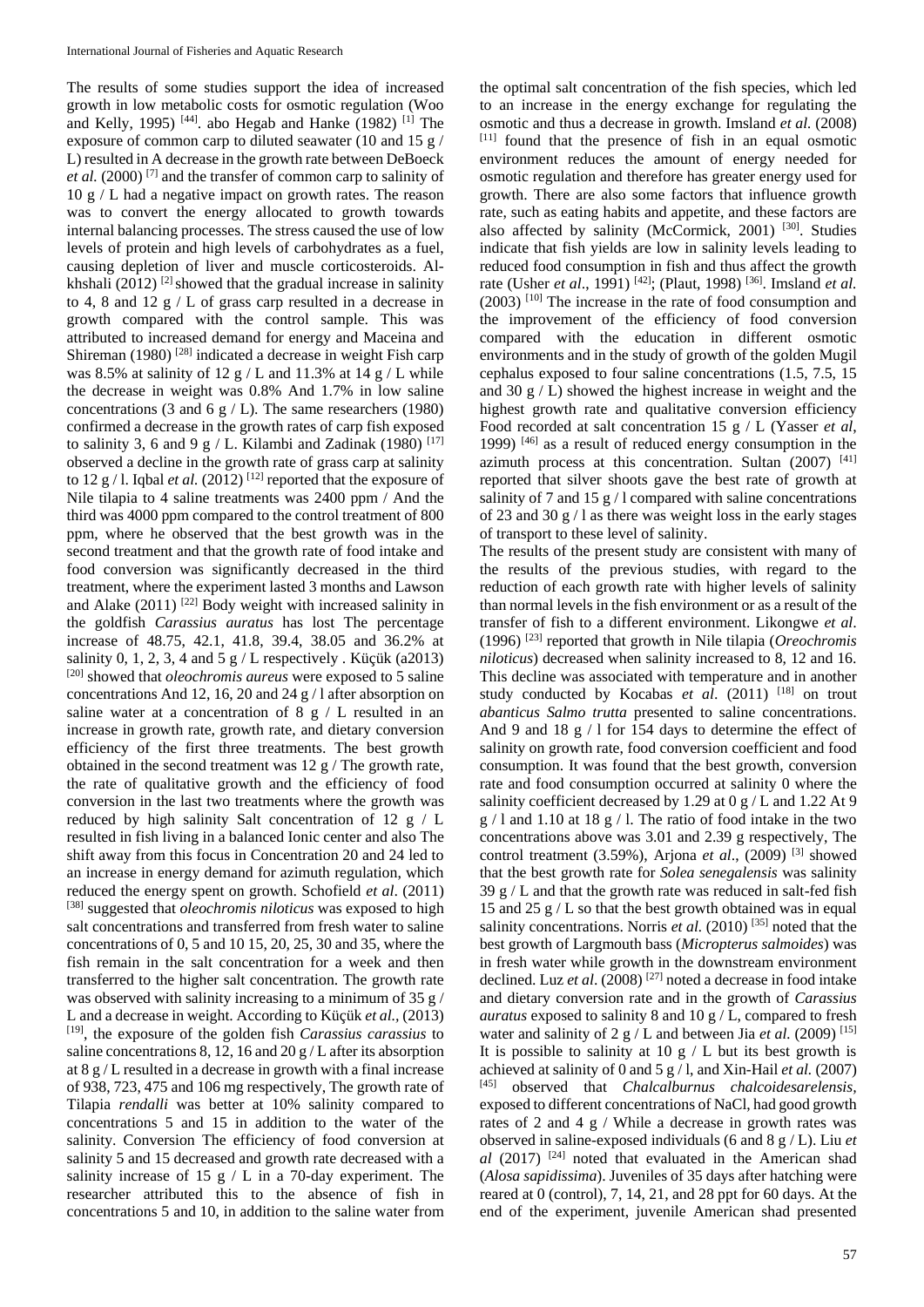higher survival and specific growth rate (SGR) in salinity group (7, 14, and 21 ppt) than control group ( $P < 0.05$ ). Jarabo, *et al* (2019)<sup>[14]</sup> revealed that the best specific growth rate for that fingerlings *Argyrosomus regius* in brackish waters (12 ppt) compared to 39 ppt.

## **4. Table and figure**

**Table 1:** Explains the chemical analysis of the market diet

| <b>Moisture</b> | 5.65%  |
|-----------------|--------|
| Protein         | 23.14% |
| Fat             | 5.24%  |
| Ash             | 9.13%  |
| Carbohydrate    | 48.65% |
| Fiber           | 8.06%  |

**Table 2:** Chemical analysis of the mixture after adding fish powder

| <b>Protein</b> | $31.+0.09\%$     |
|----------------|------------------|
| fat            | $9.00 + -0.02\%$ |
| Ash            | $8.66 + -0.21\%$ |
| Moisture       | $11.47 + -1.2\%$ |
| Carbohydrate   | $40.88 + -0.12%$ |

**Table 3:** Shows water temperature (°C), dissolved oxygen (mg / L) and pH (pH) in different saline concentrations during the growth experiment

| <b>Saline water</b> | Water teampature <sup>o</sup> C | Oxygen mg/l | рH          |
|---------------------|---------------------------------|-------------|-------------|
|                     | $22 - 24$                       | $7.4 - 8.1$ | $6.7 - 7.1$ |
|                     | $22 - 24$                       | $7.3 - 7.6$ | $6,8-7,3$   |
|                     | $22 - 24$                       | $6, 8-7.1$  | $7.0 - 7.5$ |
|                     | $22 - 24$                       | $6.2 - 6.5$ | 72-79       |



**Fig 1:** Total weight increase (g) in common carp fish during the growth experiment in different saline concentrations by experiment weeks



**Fig 2:** Daily growth rate (g / day) in common carp fish during growth experiment in different saline concentrations, by weeks of experiment



**Fig 3:** Relative growth rate (%) in common carp fish during growth experiment in different saline concentrations by trial weeks



**Fig 4:** Specific growth rate in common carp fish during the growth experiment in different saline concentrations, by trial weeks.

## **5. Conclusions**

The gradual increase in salinity to 5, 10 and 15  $\frac{g}{1}$  on the water content of common carp fish. results reduced Total growth in high salinity reaching 32.6 and 14.8 and - 12.3 g of concentrations Saline 5, 10 and 15 respectively as compared with the control treatment amounting to 45.5 g, and dropped the daily rate of growth to 0.36 and 0.16 and 0.13 -  $g / day$ increase concentrations of salt to 5, 10 and 15 respectively as compared with the control treatment, in which the daily growth reached 0.50 gm / day, and the relative growth rate of 24.21 and 11.12 and 9.38% - in concentrations of salt 5, 10 and 15, compared with treatment to control 34.46% and stood at 0.10 qualitative growth rate and 0.05 and 0.3% - g / day for concentrations of salt 5, 10 and 15, compared with the Treatment control 0.14%  $g / day$ . Fish can be adapted to high salinity through gradual exposure**,** Growth is decreasing as salinity increases, which is a troubling cause for aquaculture and that lead to reduced profits.

#### **6. Acknowledgements**

This study has been supported by University of Baghdad. I appreciate the invaluable technical support of the Ministry of Science and Technology in Iraq.

#### **7. References**

- 1. Abo- Hegab S, Hanke W. Electrolyte changes and volume regulatory processes in the carp during osmotic stress. Comp. Biochem. Physiol. 1982; 1A(2):157-164.
- 2. Al-khshali MS. Effect of different salt concentrations on some physiological and nutritional aspects of grass carp *Ctenopharyngodon idella* and gold fish *Carassius auratus*, University of Baghdad, Ph.D Thesis, 2011, 120.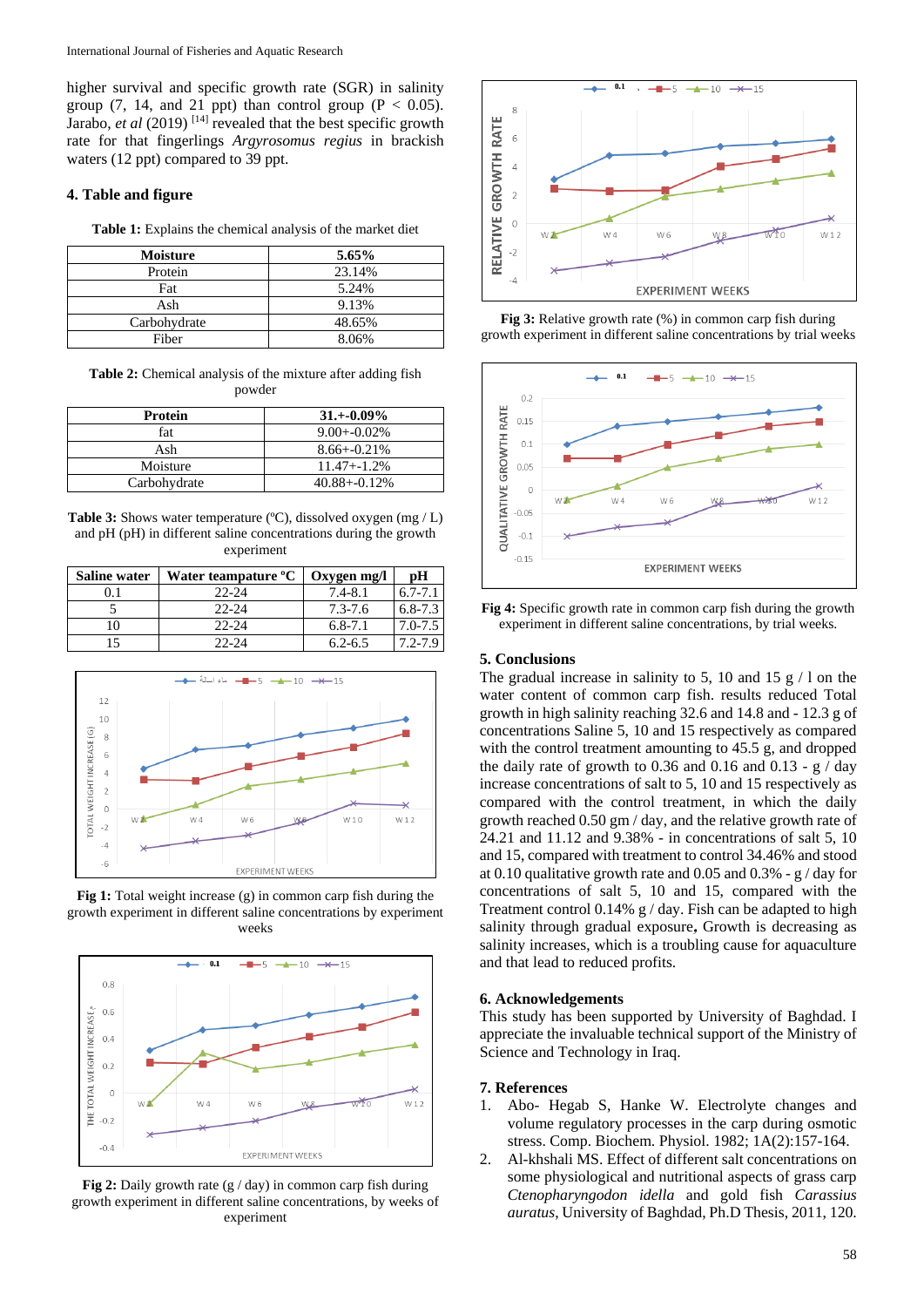- 3. Arjona FJ, Vargas-Chacoff L, Ruiz-Jarabo I, GonÇalves O, Pàscoa I, *et al*. Tertiary stress responses in Senegales sole (*Solea sanegalesis* Kaup,1858) to osmotic challenge: implication for osmoregulation, energy metabolism and growth. Aquaculture. 2009; 287:419- 426.
- 4. Bardach JE, Ryther JH, Mclarney WO. Aqua. The Farming and husbandry of fresh water and Marine organisms. New York NY: Willey (interscience), 1972.
- 5. Boeuf G, Payan P. How should salinity influence fish growth? Comparative Biochemistry and Physiology. 2001; 130:411-423.
- 6. Conceic LE, Dersjant-Li Y, Verreth JA. Cost of growth in larval and juvenile African catfish *Clarias gariepinus*/ in relation to growth rate, food intake and oxygen consumption. Aquaculture. 1998; 161:95-106.
- 7. DeBoeck G, Vlaeminck A, Linden A, Blust R. The energy metabolism of common carp (*Cyprinus carpio*) when exposed to salt stress: an increase in energy expenditure or effects of starvation. Physiol. Biochem. Zool. 2000; 73(1):102-111.
- 8. Enayati A, Peyghan R, Papahn AA, Khadjeh GH. Study on effect of salinity level of water on electrocardiogram and some of blood serum minerals in grass carp, *Ctenopharyngodon idella*. Vet Res Forum. 2013; 4(1):49-53.
- 9. Engström-Öst J, Lehtiniemi M, Jónasdóttir SH, Viitasalo M. Growth of pike larvae (*Esox lucius*) under different conditions of food quality and salinity. Ecol. Fresh water Fish. 2005; 14:385-393.
- 10. Imsland AK, Gunnarsson S, Foss A, Stefansson SO. Gill Na+, K+–ATPase activity, plasma chloride and osmolality in juvenile turbot *(Scophthalmus maximus*) reared at different temperatures and salinities. Aquaculture. 2003; 218:671-683.
- 11. Imsland AK, Gustavsson A, Gunnarsson S, Foss A, Àrnason J, Arnarson I, *et al*. Effect of reduce salinities on growth, food conversion efficiency and blood physiology of Juvenile Atlantic halibut (*Hippoglossus hippoglossus L.).* Aquaculture. 2008; 274:254-259.
- 12. Iqbal KJ, Qureshi NA, Ashraf M, Rehman MH, Khan N, Javid A, Majeed H. Effect of Different salinity levels on Growth and Survival of Nile tilapia (*Oreochromis niloticus*). The Journal of Animal & Plant Sciences. 2012; 22(4):919-922.
- 13. Jackson AG. Salinity tolerance and osmotic behavior of European carp (*Cyprinus carpio L*.) from the river Murray. Australia Trans. R. Soc. Aus. 1981; 103(7):185- 189.
- 14. Jarabo IR, Tinoco AB, Chacoff LV, Martos-Sitcha JA, Rúa AR, *et al*. Environmental Salinity Affects Growth and Metabolism in Fingerling Meagre (*Argyrosomus Regius)*. Fishes. 2019; 4(1):1-6.
- 15. Jia Y, Liu Q, Goudie CA, Simco BA. Survival, Growth, and Feed Utilization of Pre-and Post-metamorphic American Shad Exposed to Increasing Salinity. North Ame. J. Aqua. 2009; 71:197-205.
- 16. Jobling M. Bioenergetics, feed intake and energy partitioning. In j. c. Ranking, & F. B. Jensen, Fish Ecophysiol. London: Chapman and Hall, 1993, 1-44.
- 17. Kilambi RV, Zadinak A. The effect of acclimation on the salinity tolerance of grass carp *Ctenopharyngodon idella* val. J.Fish Biol. 1980; 16:171-175.
- 18. Kocabas M, Basc inar N, Atasaral Sahin S, Okumus I.

Effect of salinity on growth of Abant trout *Salmo trutta abanticus*. Journal of Fish Biology. 2011; 79:1961-1967.

- 19. Küçük S. The effects of salinity on growth of goldfish, Carassius auratus and crucian carp, *Carassius carassius*. African Journal of Biotechnology. 2013; 12(16):2082- 2087.
- 20. Küçük S, Karul A, Yildirim S, Gamsiz K. Effects of salinity on growth and metabolism in blue tilapia (*Oreochromis aureus*). African Journal of Biotechnology. 2013a ; 12(19):2715-272.
- 21. Laiz-Carrión R, Guerreiro PM, Fuentes J, Canario AV, Martin del Rio MP, Mancera JM. Branchial osmoregulatory response to salinity in the gilthead sea bream, *Sparus aurata*. Journal of Experimental Zoology A303, 2005, 563-576.
- 22. Lawson EO, Alake SA. Salinity Adaptability and Tolerance of Hatchery Reared Comet Goldfish *Carassius auratus* (Linnaeus 1758). International Journal of Zoological Research. 2011; 7(1):68-76.
- 23. Likongwe JS, Stecko TD, Stauffer JR, Carline RF. Combined effects of water temperature and salinity on growth and feed utilization of juvenile Nile tilapia *Oreochromis niloticus* (Linneaus). Aquaculture. 1996; 146:37-46.
- 24. Liu ZF, Gao XO, Yu JX. Effects of different salinities on growth performance, survival, digestive enzyme activity, immune response, and muscle fatty acid composition in juvenile American shad *(Alosa sapidissima*). Fish Physiol Biochem. 2017; 43(3):761- 773.
- 25. Lovell RT. Nutritional and feeding of fish. New York: Nostra and Reinhoil, 1989.
- 26. Luz RK, Portella MC. Larva culture of (*Hoplias lacerdae*) exposed to different salinities. R. Bras. Zootec. 2002; 31:829-834.
- 27. Luz RK, Martinez-Alvarez RM, DePedro N, Delgado MJ. Growth, food intake regulation and metabolic adaptation in goldfish (Carassius *auratus*) Exposed to different salinity. J. Aqua. 2008; 276(1-4):171-178.
- 28. Maceina MJ, Shireman VJ. Grass carp: Effect of salinity on survival, weight loss, and muscle tissue water content. The prog. Fish culture. 1980; 41(2):69-73.
- 29. Marshall WS, Grosell M. Ion Transport, Osmoregulation, and Acid–Base Balance. In H. Evans, & B. Claiborne, the Physiology of Fishes, Third Edition Florida: CRC Press, 2005, 177-230.
- 30. McCormick SD. Endocrine control of osmoregulation in fish. American Zoologist. 2001; 41:781-794.
- 31. Morgan JD, Iwama GK. Effects of salinity on growth, metabolism, and ion regulation in juvenile rainbow trout (*Oncorhynchus mykiss*) and fall Chinook salmon (*Oncorhynchus tshawytscha*). Can. J. Fish. Aqua. Sci. 1991; 48(11):2083-2094.
- 32. Mylonas CC, Pavlidis M, Papandroulakis N, Zaiss MM, Tsafarakis D, Papadakis IE, *et al*. Growth performance and osmoregulation in the shi drum (*Umbrina cirrosa*) adapted to different environment salinities. Aquaculture. 2009; 287:203-210.
- 33. Najjar, Ghassan Adnan. The quarterly changes in the concentration of heavy elements in the muscles of three types of carp family in marsh ofHawizah and East Al-Hammar (MA - Faculty of Agriculture - University of Basrah, 2009.
- 34. New MB. Feeds and feeding of fish and Shrimp. Roma: